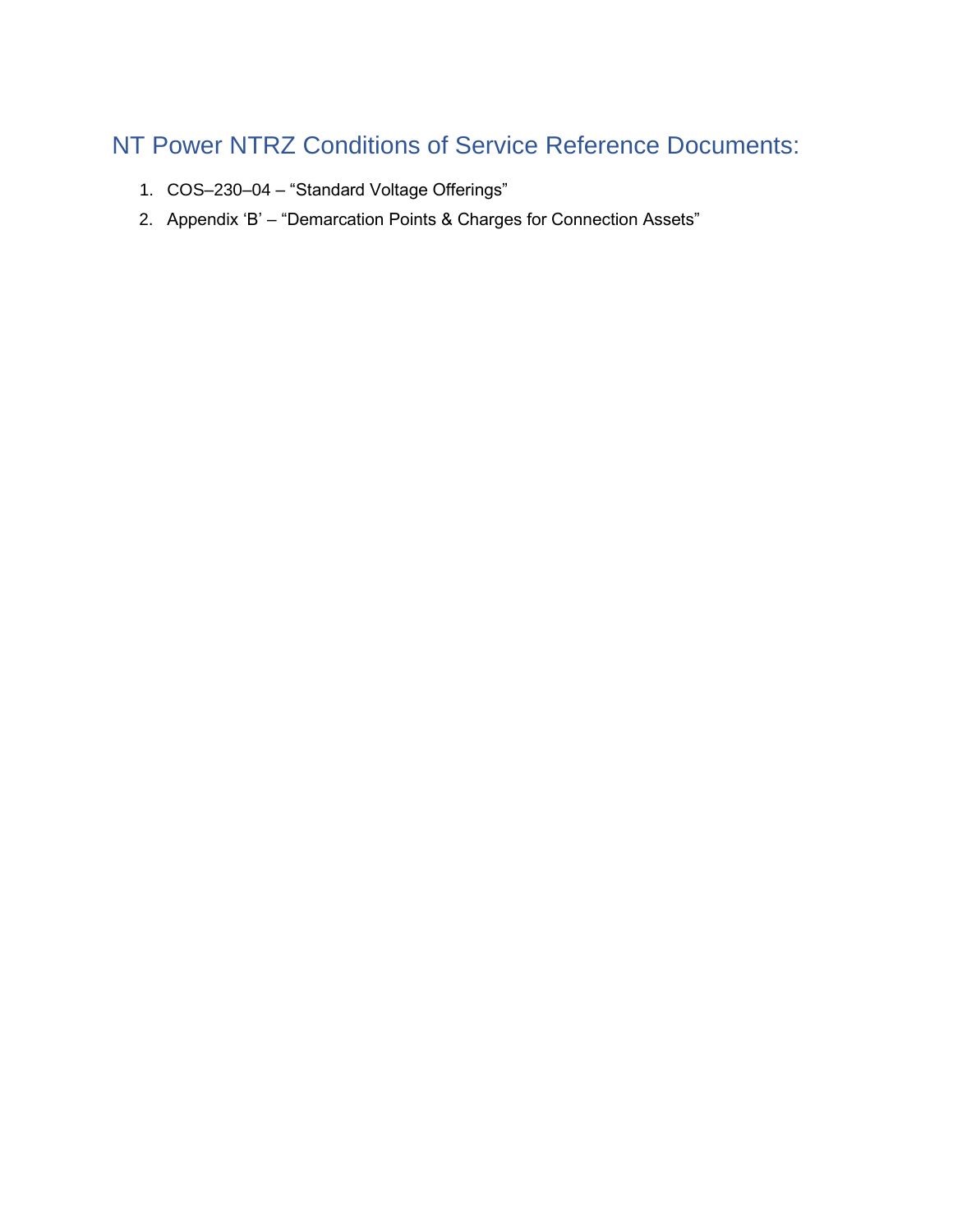| <b>Newmarket-Tay Power Distribution</b><br>Ltd. | Number:                  | NT POWER COS-230-04 |
|-------------------------------------------------|--------------------------|---------------------|
| <b>Conditions of Service</b>                    | <b>Issue Date:</b>       | <b>July, 2007</b>   |
|                                                 | <b>Next Review Date:</b> | February, 2020      |
| <b>Standard Voltage Offerings</b>               |                          |                     |

#### **1. Preamble**

Newmarket-Tay Power Distribution Ltd. (NT POWER) provides various voltages to *Consumers* based on their supply requirements and availability. This section outlines both the primary and secondary voltages that are available.

#### **2. Primary Voltage**

The primary voltage to be used will be determined by NT POWER for both NT POWER owned and *Consumer-owned substations*. The primary voltage will be 44,000V, delta, three phase, three-wire system, **or** 13,800/8000V, grounded wye, three phase, four-wire system in the Newmarket service area and 8,320/4800V, grounded wye, three phase, four-wire system in the Tay service area.

*Electrical services* with capacity rated at 500 KVA or less are serviced from the 13.8KV system or 8.32KV system, as appropriate. *Electrical services* with capacity rated greater than 500 KVA are fed from the 44 KV system and require a *Consumer-owned substation*.

#### **3. Secondary Voltage**

#### 13.8 KV and 8.32KV Distribution Systems

Secondary voltages will normally be 120/240V single phase, 120/208V three phase, **or** 600/347V, three phase.

#### 44 KV Distribution System

Secondary voltage will normally be 120/208V **or** 600/347V three phase, four wire wye.

#### **4. Limit of Supply**

The actual voltage to be used governs the limit of supply capacity for any *Consumer*.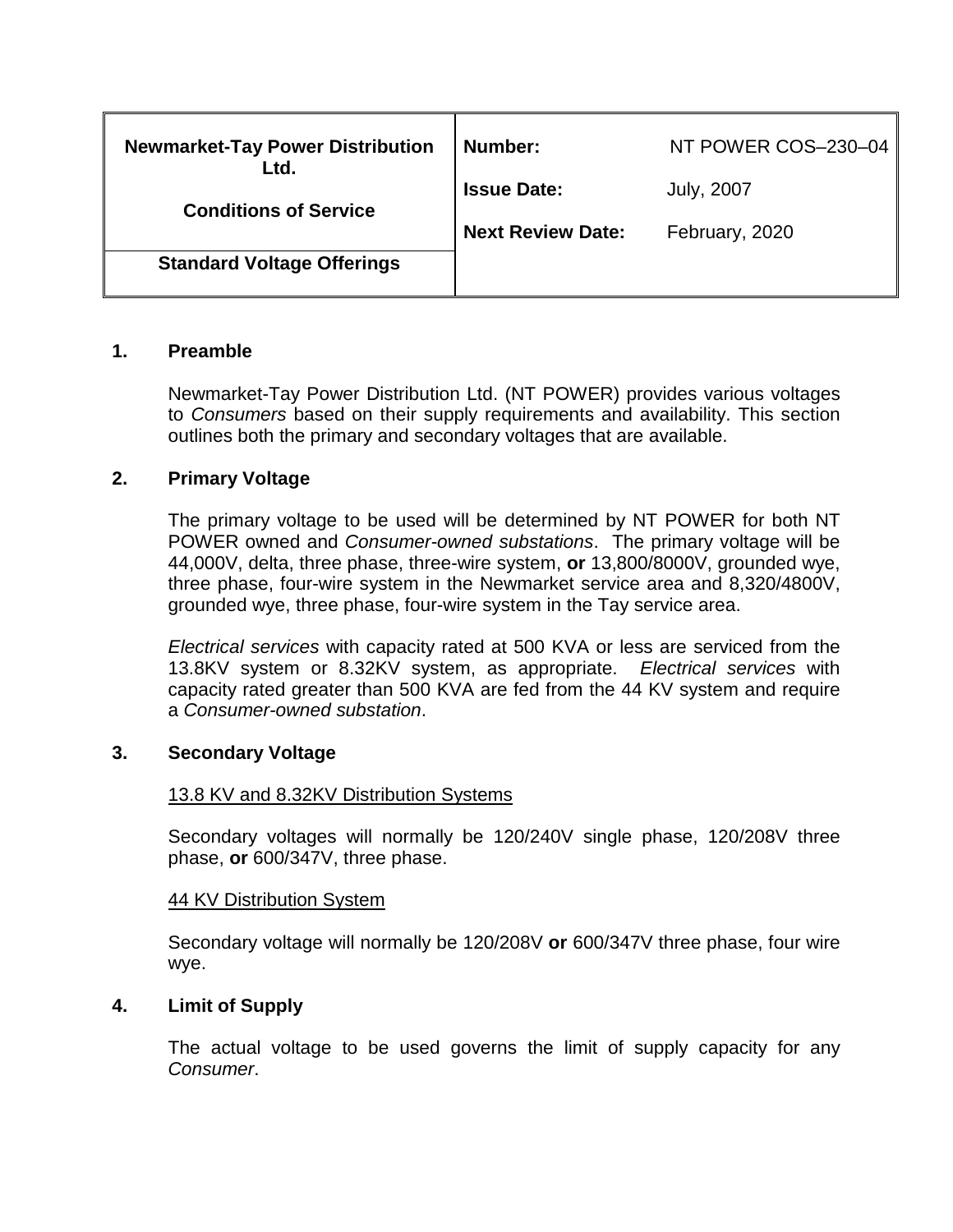#### **4.1** 13.8 KV and 8.32KV Distribution Systems - Overhead

General guidelines for supply from existing 13.8 KV overhead street circuits are as follows:

- (i) 120/240V, single phase, up to 75 kVA *demand* load, or
- (ii) 600/347V, three phase, four wire up to 80 kVA *demand* load, or
- (iii) at both 120/240V, single phase, and 600/347V, three phase, up to 100 kVA sum total *demand* load, or
- (iv) 208/120V, three phase, up to 100 kVA *demand* load,

New or upgraded *electrical services* that cannot be adequately serviced from existing overhead transformer banks must be serviced underground.

#### **4.2** 13.8 KV and 8.32KV Distribution Systems – Underground (Site Specific)

Where a site specific transformer exist or is planned on *private property*;

(i) 120/240V, single phase, supply is available up to 167 kVA *demand*  load, or

- (ii) 208/120V, three phase, four wire, supply is available for loads up to 500 kVA *demand* load, or
- (iii) 600/347V, three-phase, four-wire, supply is available for loads up to 500 kVA *demand* load*,*

#### **4.3** 13.8 KV and 8.32KV Distribution Systems - Underground (Public Property)

Where a transformer for common servicing is located on public property, 120/240V, single phase, supply is available up to 100 kVA *demand* load.

**4.4** 44 KV Distribution System

Services rated at greater than 500 kVA *demand* load and less than 30 MVA shall require a 44KV *Consumer-owned substation*.

---------- End of Document ----------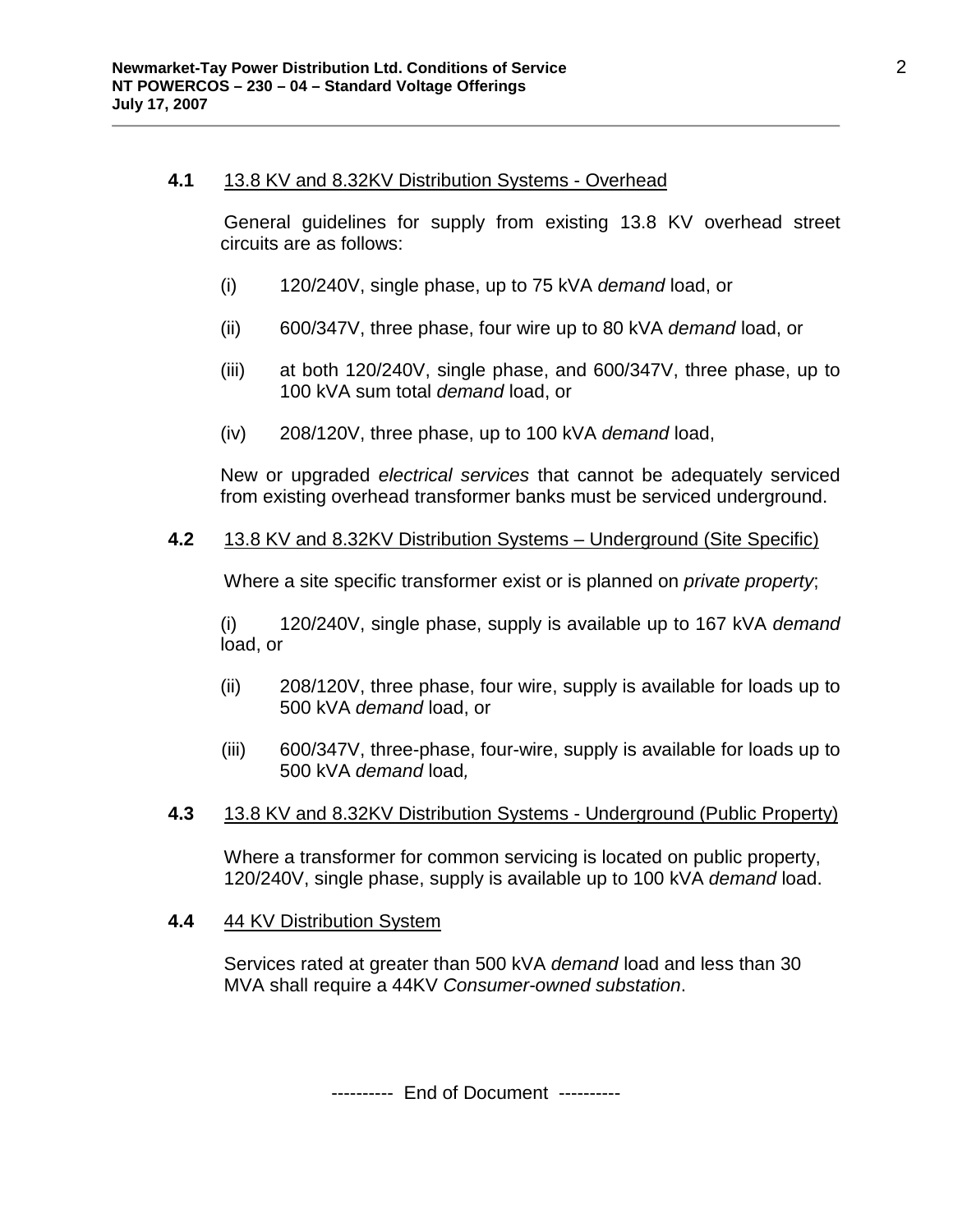## **APPENDIX 'B' Demarcation Points & Charges for Connection Assets (NHLCOS – 210 – 01, NHLCOS – 210 - 02)**

## **Residential – Single Service**

| <b>Service Type</b>                                                                      | Ownership<br><b>Demarcation</b><br>Point                                                          | <b>Standard Allowance</b>                                                                                                                                                                 | <b>Basic</b><br><b>Connection</b><br>Fee | Variable<br><b>Connection</b><br>Fee                                                            | <b>Additional</b><br><b>Services Fee</b>                                                                       |
|------------------------------------------------------------------------------------------|---------------------------------------------------------------------------------------------------|-------------------------------------------------------------------------------------------------------------------------------------------------------------------------------------------|------------------------------------------|-------------------------------------------------------------------------------------------------|----------------------------------------------------------------------------------------------------------------|
| Overhead<br>(Not requiring<br>individual<br>transformation<br>facilities)                | Top of<br>Consumer's<br>service mast.                                                             | Equivalent credit for up to<br>30m O/H service line from<br>Distributor's supply pole or<br>lines, transformation<br>equipment based on Class<br>average consumption and<br>installation. | See Appendix C                           | Actual costs for<br>connection<br>assets and<br>installation<br>beyond Basic<br>Connection Fee. | Additional or<br>redesign due to<br>changes in initial<br>proposal and<br>associated re-<br>inspections by NHL |
| Underground<br>(Not requiring<br>transformation<br>facilities on<br>customer's property) | Line side of<br>individual<br>residential<br>service meter<br>base.                               | Equivalent credit for up to<br>30m O/H service line from<br>Distributor's supply pole or<br>lines, transformation<br>equipment based on Class<br>average consumption and<br>installation. | See Appendix C                           | Actual costs for<br>connection<br>assets and<br>installation<br>beyond Basic<br>Connection Fee. | Additional or<br>redesign due to<br>changes in initial<br>proposal and<br>associated re-<br>inspections by NHL |
| Underground<br>(Reguiring<br>transformation<br>facilities on<br>customer's property)     | Load side of<br>primary fused<br>load break<br>switch.<br>Transformer<br>owned by<br>Distributor. | Equivalent credit for up to<br>30m O/H service line from<br>Distributor's supply pole or<br>lines, transformation<br>equipment based on Class<br>average consumption and<br>installation. | See Appendix C                           | Actual costs for<br>connection<br>assets and<br>installation<br>beyond Basic<br>Connection Fee. | Additional or<br>redesign due to<br>changes in initial<br>proposal and<br>associated re-<br>inspections by NHL |

### **Residential – Site Plan Development**

| <b>Service Type</b>                                                    | Ownership<br><b>Demarcation</b><br><b>Point</b>             | <b>Standard Allowance</b> | <b>Basic</b><br><b>Connection</b><br>Fee | Variable<br><b>Connection</b><br>Fee                                                            | <b>Additional</b><br><b>Services Fee</b>                                                                       |
|------------------------------------------------------------------------|-------------------------------------------------------------|---------------------------|------------------------------------------|-------------------------------------------------------------------------------------------------|----------------------------------------------------------------------------------------------------------------|
| Underground<br>Secondary Service<br>from transformer to<br>meter base. | Line side of<br>individual<br>unit/dwelling<br>meter bases. | None                      | See Appendix C                           | Actual costs for<br>connection<br>assets and<br>installation<br>beyond Basic<br>Connection Fee. | Additional or<br>redesign due to<br>changes in initial<br>proposal and<br>associated re-<br>inspections by NHL |
| Underground<br>expansion to<br>distribution system.                    | Line side of<br>individual<br>unit/dwelling<br>meter bases. | None                      | See Appendix C                           | Actual costs for<br>connection<br>assets and<br>installation<br>beyond Basic<br>Connection Fee. | Additional or<br>redesign due to<br>changes in initial<br>proposal and<br>associated re-<br>inspections by NHL |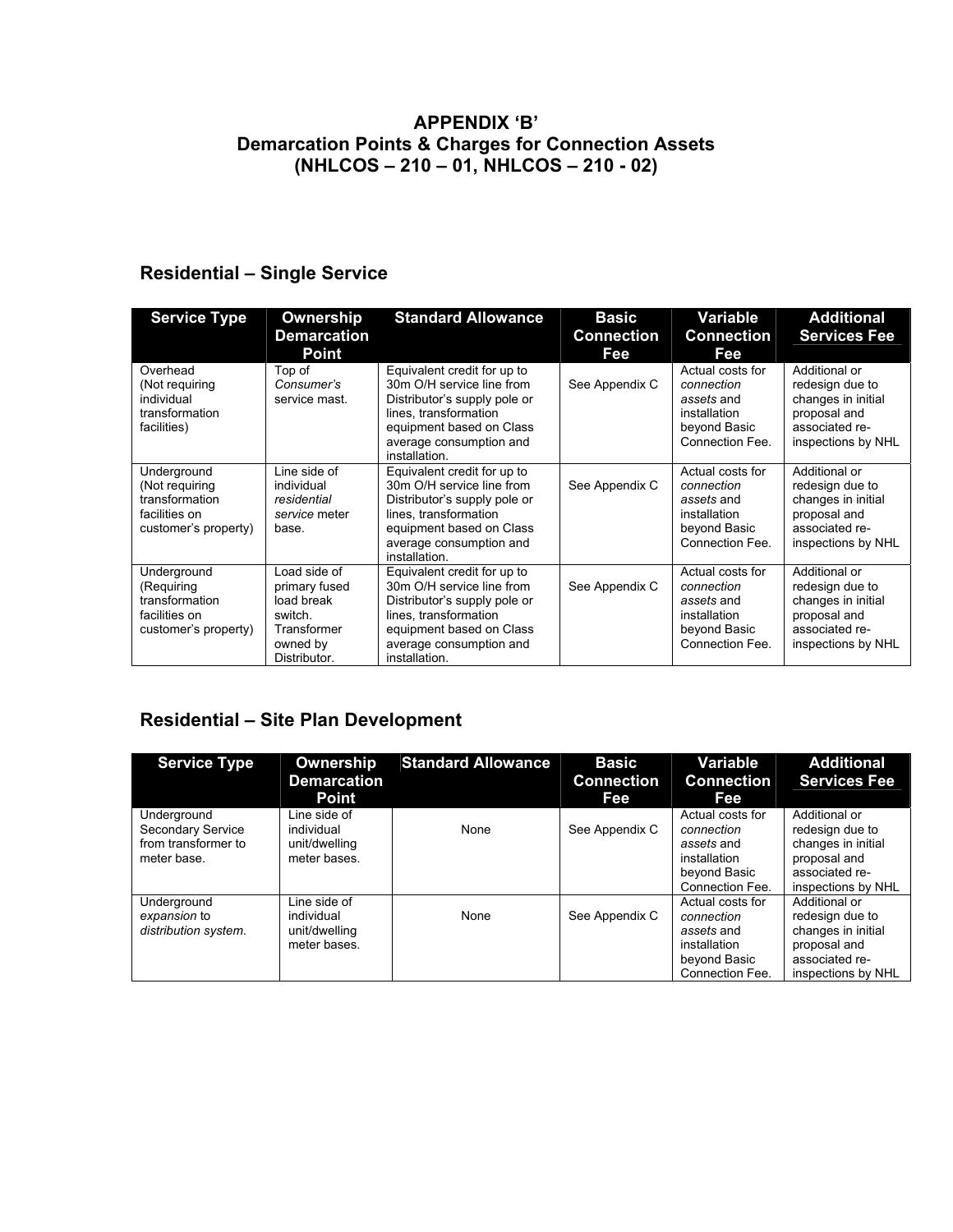## **Residential – Subdivision Agreement**

| <b>Service Type</b>                                                    | Ownership<br><b>Demarcation</b><br><b>Point</b>                      | <b>Standard Allowance</b> | Basic<br><b>Connection</b><br>Fee | Variable<br><b>Connection</b><br>Fee                                                            | <b>Additional</b><br><b>Services Fee</b>                                                                       |
|------------------------------------------------------------------------|----------------------------------------------------------------------|---------------------------|-----------------------------------|-------------------------------------------------------------------------------------------------|----------------------------------------------------------------------------------------------------------------|
| Underground<br>Secondary Service<br>from transformer to<br>meter base. | Line side of<br>individual<br>residential<br>service meter<br>bases. | None                      | See Appendix C                    | Actual costs for<br>connection<br>assets and<br>installation<br>beyond Basic<br>Connection Fee. | Additional or<br>redesign due to<br>changes in initial<br>proposal and<br>associated re-<br>inspections by NHL |
| Underground<br>expansion to<br>distribution system.                    | Line side of<br>individual<br>residential<br>service meter<br>bases. | None                      | See Appendix C                    | Actual costs for<br>connection<br>assets and<br>installation<br>beyond Basic<br>Connection Fee. | Additional or<br>redesign due to<br>changes in initial<br>proposal and<br>associated re-<br>inspections by NHL |

### **General Service Less than 50 kW – Single Service**

| <b>Service Type</b> | Ownership<br><b>Demarcation</b><br><b>Point</b>     | <b>Standard Allowance</b> | Basic<br>Connection<br>Fee | Variable<br><b>Connection</b><br>Fee                                                            | <b>Additional</b><br><b>Services Fee</b> |
|---------------------|-----------------------------------------------------|---------------------------|----------------------------|-------------------------------------------------------------------------------------------------|------------------------------------------|
| Overhead            | Top of<br>Consumer's<br>service mast                | None                      | See Appendix C             | Actual costs for<br>connection<br>assets and<br>installation<br>beyond Basic<br>Connection Fee. |                                          |
| Underground         | Secondary<br>bushings of<br>padmount<br>transformer | None                      | See Appendix C             | Actual costs for<br>connection<br>assets and<br>installation<br>beyond Basic<br>Connection Fee. |                                          |

## **General Service 50 kW to 500 kW – Site Plan Development**

| <b>Service Type</b> | Ownership<br><b>Demarcation</b><br><b>Point</b>     | <b>Standard Allowance</b> | Basic<br><b>Connection</b><br>Fee | Variable<br><b>Connection</b><br>Fee                                                                                                                                                                             | <b>Additional</b><br><b>Services Fee</b>                                                                                                                                                |
|---------------------|-----------------------------------------------------|---------------------------|-----------------------------------|------------------------------------------------------------------------------------------------------------------------------------------------------------------------------------------------------------------|-----------------------------------------------------------------------------------------------------------------------------------------------------------------------------------------|
| Underground         | Secondary<br>bushings of<br>padmount<br>transformer | None                      | See Appendix C                    | Actual costs for<br>connection<br>assets including<br>transformer<br>(located on<br>customer's<br>property), vault,<br>primary supply<br>cables, switches<br>and installation<br>beyond Basic<br>Connection Fee. | Additional or<br>redesign due to<br>changes in initial<br>proposal and<br>associated re-<br>inspections by<br>NHL. Changes to<br>existing NHL plant<br>required to service<br>customer. |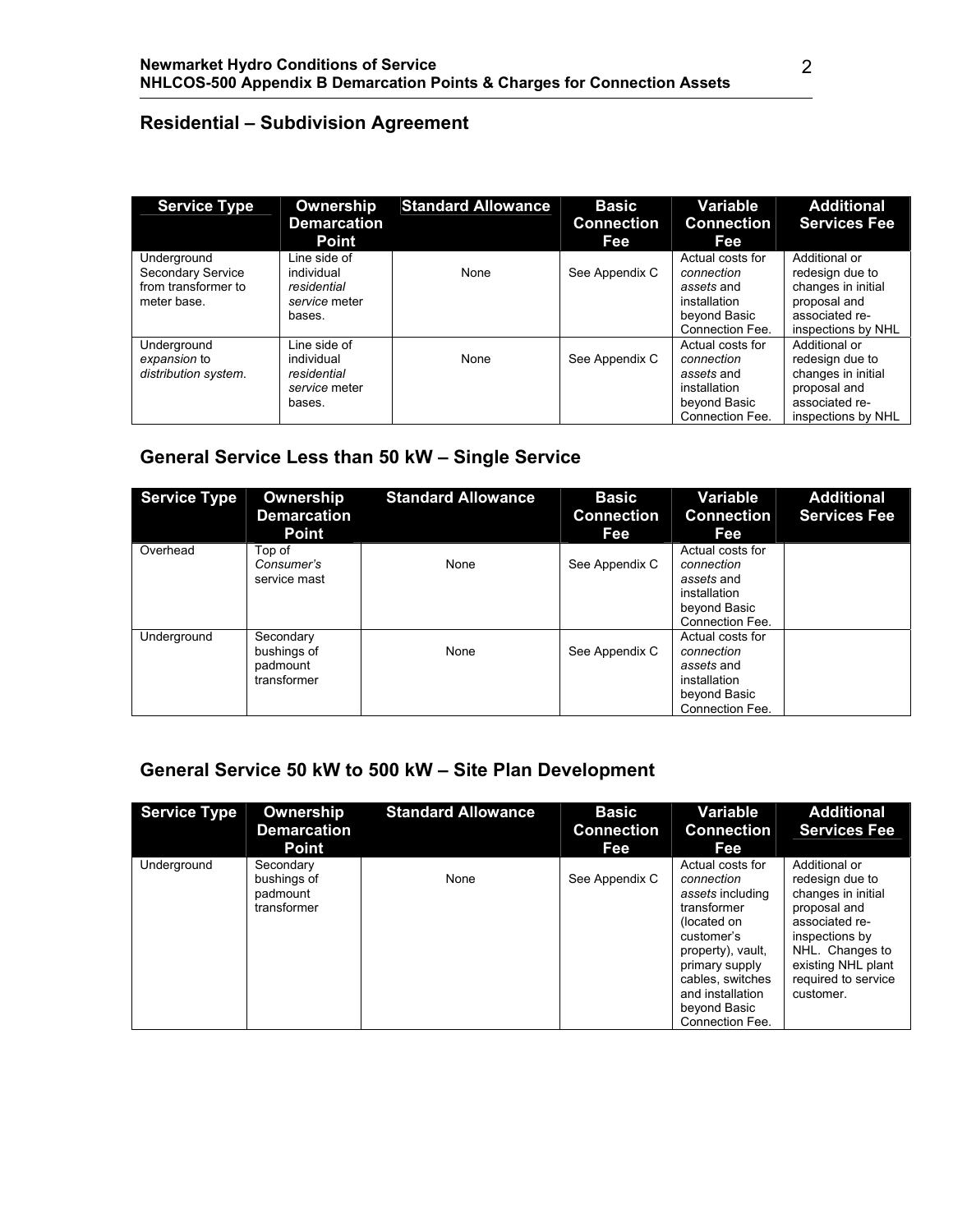## **General Service 501 kW to 5000 kW – Site Plan Development, Consumer Owned 44kV Substation**

| <b>Service Type</b> | Ownership<br><b>Demarcation</b><br><b>Point</b>                | <b>Standard Allowance</b> | <b>Basic</b><br><b>Connection</b><br>Fee | Variable<br><b>Connection</b><br>Fee                                                         | Additional<br><b>Services Fee</b>                                    |
|---------------------|----------------------------------------------------------------|---------------------------|------------------------------------------|----------------------------------------------------------------------------------------------|----------------------------------------------------------------------|
| Overhead            | Line side of<br>Consumer's<br>44kV substation<br>terminal pole | None                      | See Appendix C                           | Actual costs for<br>connection assets<br>and installation<br>beyond Basic<br>Connection Fee. | Changes to<br>existing NHL plant<br>required to service<br>customer. |

## **General Service Subdivision**

| <b>Service Type</b>                             | Ownership<br><b>Demarcation</b><br><b>Point</b>                                                                                | <b>Standard Allowance</b> | <b>Basic</b><br><b>Connection</b><br><b>Fee</b> | Variable<br><b>Connection</b><br>Fee | <b>Additional</b><br><b>Services Fee</b>                                                                                                                                            |
|-------------------------------------------------|--------------------------------------------------------------------------------------------------------------------------------|---------------------------|-------------------------------------------------|--------------------------------------|-------------------------------------------------------------------------------------------------------------------------------------------------------------------------------------|
| Overhead<br>expansion of<br>distribution system | Secondary<br>bushings of<br>padmounted<br>transformer<br>OR<br>Line side of<br>Consumer's<br>44kV substation<br>terminal pole. | None                      | See Appendix C                                  | N/A                                  | Additional or<br>redesign due to<br>changes in initial<br>proposal and<br>associated re-<br>engineering and re-<br>inspections by<br>NHL. Additional<br>44kV or 13.8kV<br>circuits. |

# **Street Lighting**

| <b>Service Type</b>           | Ownership<br><b>Demarcation</b><br><b>Point</b>                         | <b>Standard Allowance</b> | <b>Basic</b><br><b>Connection</b><br>Fee | Variable<br><b>Connection</b><br>Fee                                                         | <b>Additional</b><br><b>Services Fee</b>                                                                       |
|-------------------------------|-------------------------------------------------------------------------|---------------------------|------------------------------------------|----------------------------------------------------------------------------------------------|----------------------------------------------------------------------------------------------------------------|
| Overhead<br>Single Service    | Tap connection<br>at base of<br>luminaire<br>mounting arm or<br>bracket | None                      | See Appendix C                           | Actual costs for<br>connection assets<br>and installation<br>beyond Basic<br>Connection Fee. | Additional or<br>redesign due to<br>changes in initial<br>proposal and<br>associated re-<br>inspections by NHL |
| Underground<br>Single Service | Tap connection<br>in streetlight pole<br>hand-hole.                     | None                      | See Appendix C                           | Actual costs for<br>connection assets<br>and installation<br>beyond Basic<br>Connection Fee. | Additional or<br>redesign due to<br>changes in initial<br>proposal and<br>associated re-<br>inspections by NHL |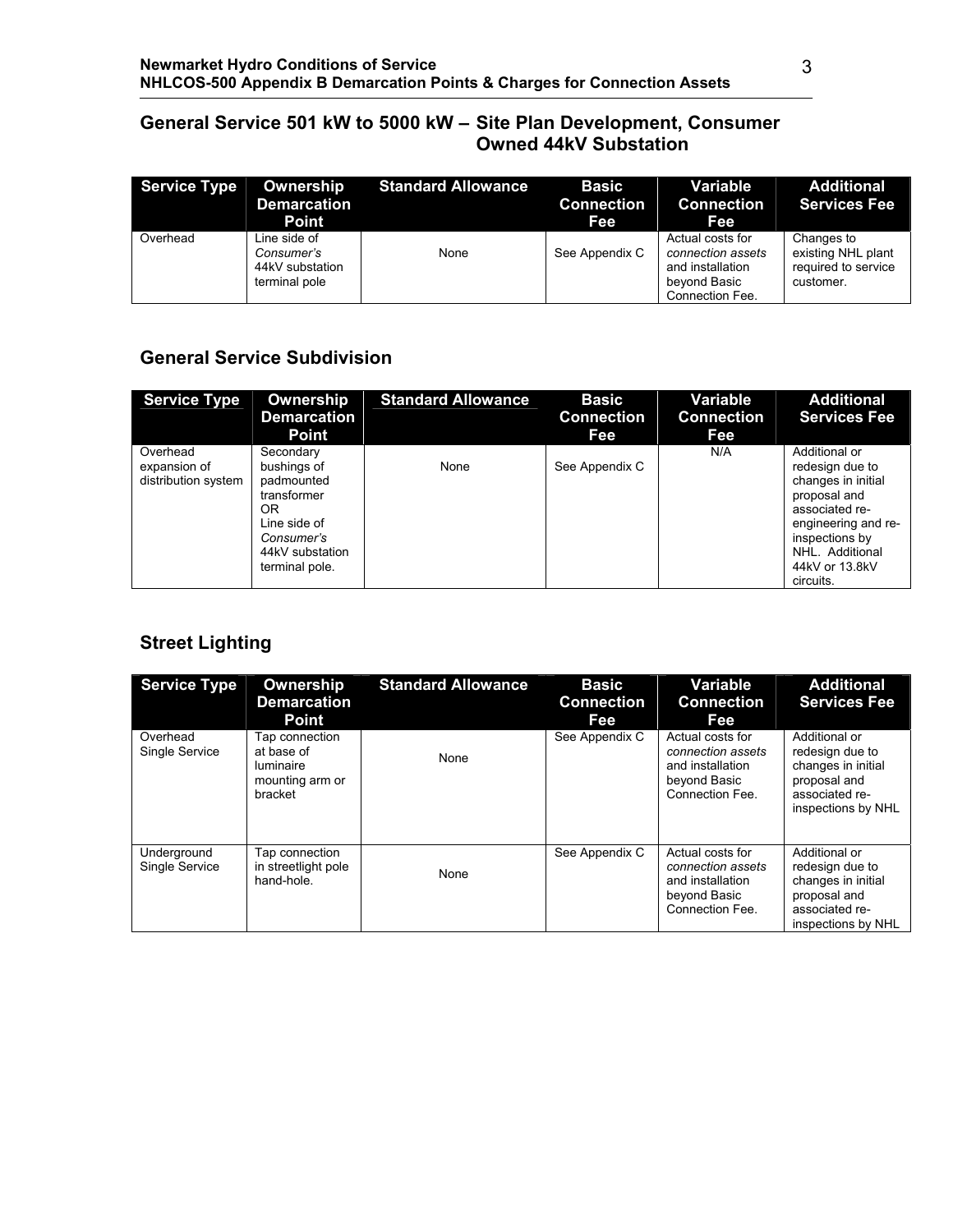# NT Power MRZ Conditions of Service Reference Document:

1. Section 3.3 – General Service (Above 50kW)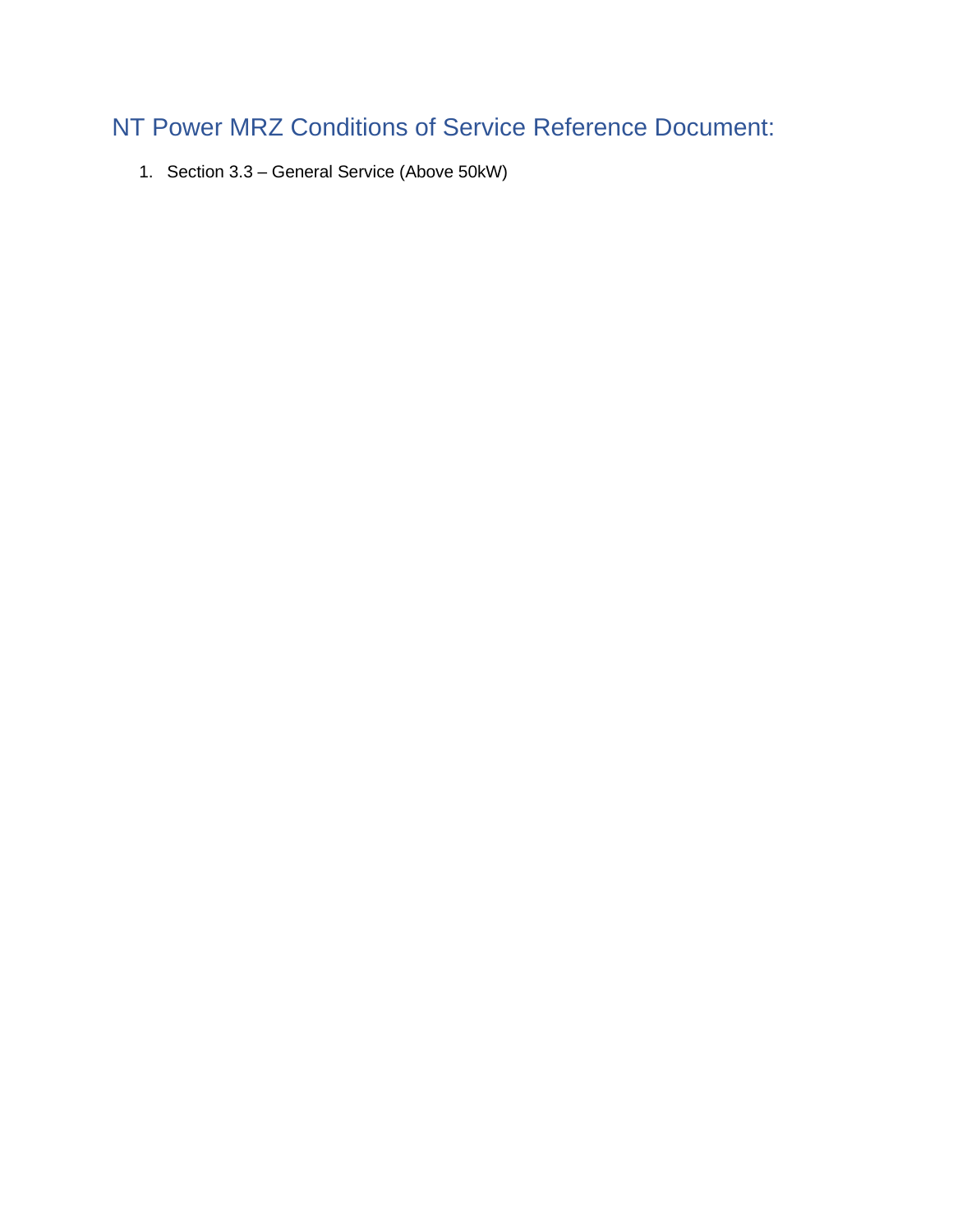

Cornerstone Hydro Electric Concepts Association Inc.



Provision for metering shall be inspected and approved by the Distributor prior to connection.

The Distributor or Distributor-approved Contractor generally installs all services. All work done shall be as per the specifications of the Distributor and subject to inspection by the Distributor.

*(Refer to section [2.1.4](#page--1-0) for further inspection details)*

# **3.3 General Service (Above 50 kW)**

# **3.3.1 General**

This section refers to the supply of electrical energy to General Service Customers requiring a connection with a connected load greater than 50 kW.

# **3.3.2 Early Consultation**

Detailed regulations cannot be stated which would be applicable to all cases, therefore the Owner will consult with the Distributor in the early planning stages to ascertain the Distributors' requirements.

The Owner shall supply a completed **Electrical Planning Requirements Form** to the Distributor well in advance of installation commencement to allow the Distributor time for proper planning, ordering of equipment etc.

# **3.3.3 Basic Connection Charge**

All costs attributed to the connection of a new General Service customer (Above 50 kW) shall be recovered either as part of the Distributor's revenue requirements or through a basic connection charge to the customer.

## **3.3.4 Variable Connection Charge**

All costs associated with the installation of connection assets shall be subject to a "variable connection charge". The distributor may recover this amount from a customer through a connection charge or equivalent payment. If an expansion of the distribution system is required to facilitate a connection, the LDC may need to perform an Economic Evaluation to establish the capital contribution required from the Customer. The Customer should review the attached [Distribution](#page--1-2)  [Connection Process](#page--1-2) for further information.

# **3.3.5 Point of Demarcation**

In all cases the final [Demarcation Point](#page--1-3) will be the decision of the Distributor.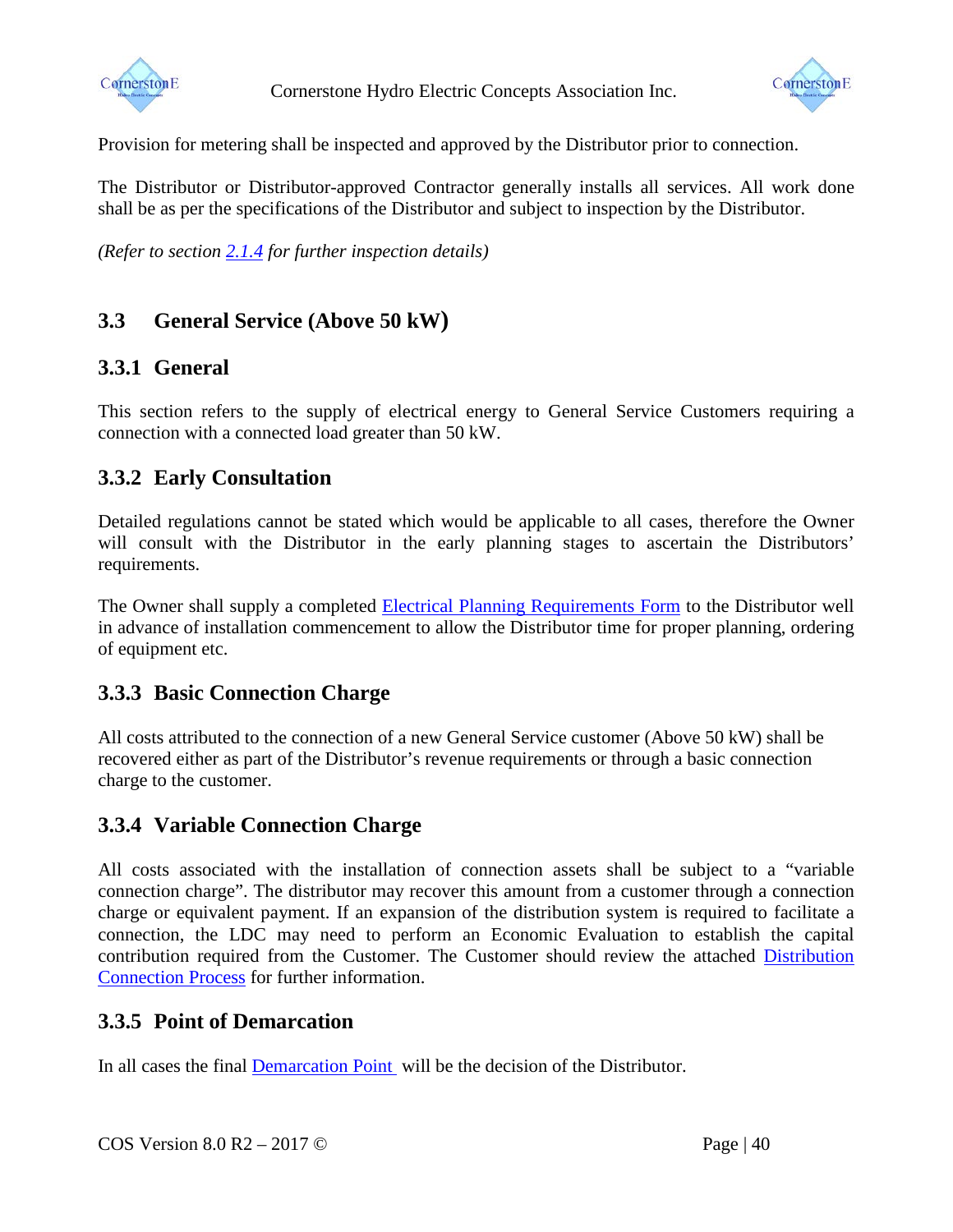

Cornerstone Hydro Electric Concepts Association Inc.



The Customer must obtain a [Demarcation Point](#page--1-3) Location from the Distributor before proceeding with the installation of any service. Failure to do so may result in the [Demarcation Point](#page--1-3) having to be relocated at the Customer's expense.

Maintenance of the portion of the Primary Service or Secondary Service owned by the Distributor includes repair and like for-like replacement of a wire or cable that has failed irreparably. The Customer is responsible for all civil work, supports, vegetation and landscaping associated with any such repair or replacement of the portion of Secondary Service owned by the Distributor.

The Distributor shall perform the maintenance or replacement of all underground looped cables that form part of the Distribution plant circuits. Following maintenance, surface restoration by the Distributor will include only soil, sod, gravel or asphalt.

Where damage can be shown to be the Owner's liability, maintenance and repair are at the Owners' expense

The Distributor reserves the right to direct the operations of any customer owned switchgear connected to the distribution system including those located beyond the point of demarcation.

# **3.3.5.1 Secondary Service Connections**

A General Service Customer [Demarcation Point](#page--1-3) for customers above 50 kW is at the secondary side of the transformer, or as otherwise set by the distributor, beyond which the customer bears full responsibility for installation and maintenance.

In some instances, where it is in the best interest of the operation of the distribution system, the Distributor may establish the Delivery point at the top of stack for overhead services or at the meter base for underground services.

The location of the service entrance, routing of duct banks and all other works will be established through consultation with the Distributor. Failure to comply may result in relocation of the service plant at the Owner's expense.

The Demarcation Point might be located on an adjacent property. In such cases, a registered easement must exist.

# **3.3.5.2 Primary Service Connections**

For GS > 50 kW class customers, an electrical requirement in excess of 300 kVA may require a customer owned substation. In some instances primary metering may be required. (Note: 300 kVA is the threshold for a  $GS > 50$  kW customer class).

In General, the Demarcation Point for a General Service Customer with a primary connection is on the primary side of the transformer at the first available distributor owned point of isolation, or as otherwise set by the distributor. This delivery point might be located on an adjacent property from which the